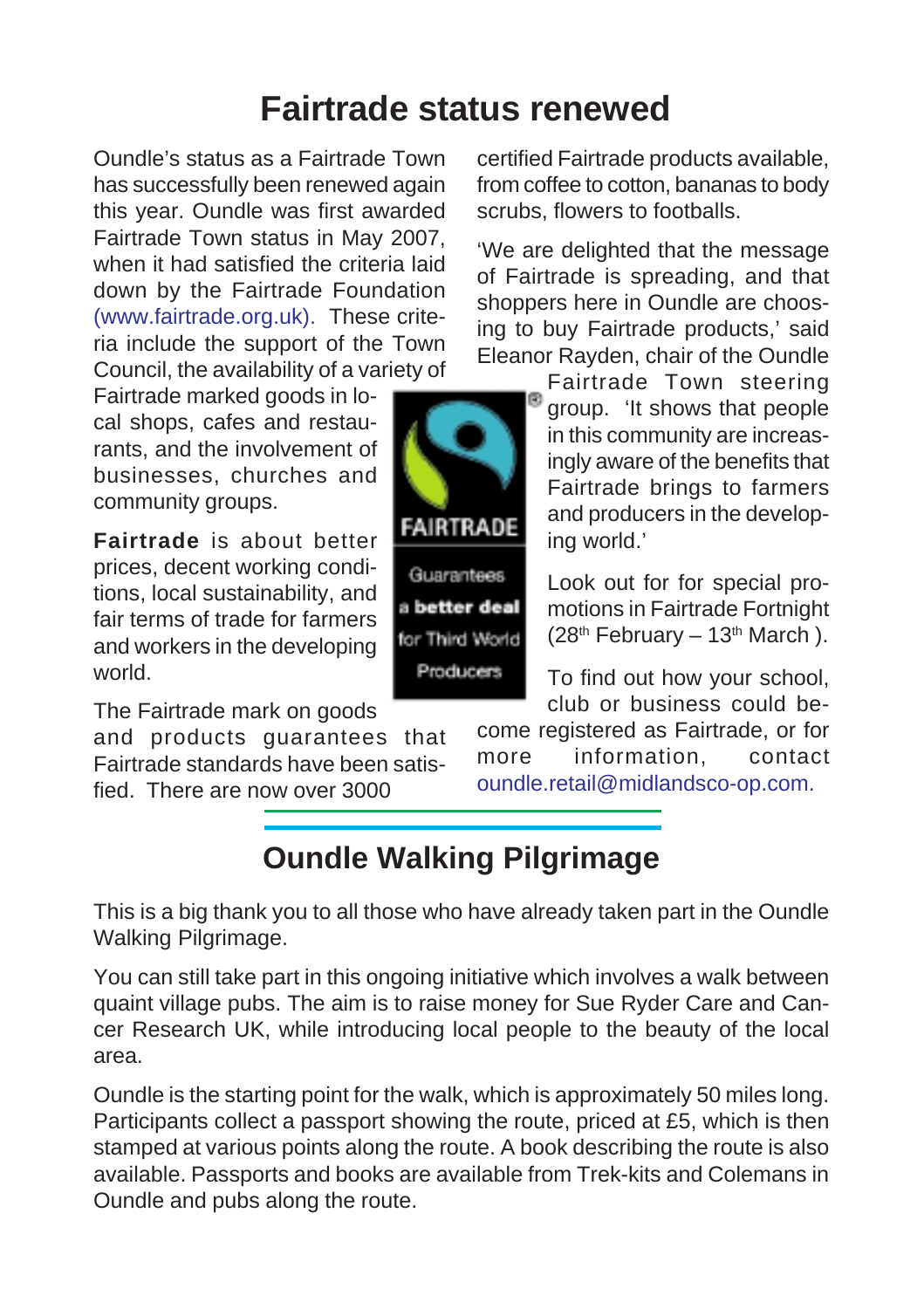

Pilgrimage leader Robin Moore is well known in the area for his endurance walking. He has marched over 22,000 miles for charity. As well as expeditions in the Commonwealth, he has walked around the British Isles and Southern Europe. "This area is one of the Kingdom's best kept secrets, a region abundant in history and architectural grandeur," enthuses Robin.

Robin (2nd from left) and his team managed to raise an impressive £649. The presentation was held at Polebrook Pub on Monday 1<sup>st</sup> November.

*Claire Crosby*

### **An Invitation from Oundle School**

Members of the public will be warmly welcomed at these Sixth Form lectures which usually take place in The Great Hall starting at 2.30pm.

| <b>Friday 3 December</b>   | <b>Politics of Climate Change</b><br>Prof Ian Plimer, University of Adelaide |
|----------------------------|------------------------------------------------------------------------------|
| <b>Thursday 27 January</b> | Bad Science? (5.00pm start)<br>Prof Lord Winston, Imperial College           |
| <b>Friday 28 January</b>   | Mugabe and White Africa<br>Lucy Bailey, Co-Director                          |
| <b>Friday 4 February</b>   | Plato's Republic<br>Prof Simon Blackburn, University of Cambridge            |
| <b>Friday 11 February</b>  | Surviving the 21st Century<br>Lord Patten, Chancellor, University of Oxford  |
| <b>Friday 25 February</b>  | Qur' an<br>Prof Bruce Lawrence, Duke University                              |
|                            | <b>ENC at OIF</b>                                                            |

From November 27th East Northamptonshire Council services will no longer be available at the Customer Service Centre (still affectionately known as the "TIC"). The facility will move to the Oundle International Festival Office, New Street, sometime in December.

> Opening hours will be Tuesdays, Thursdays, Fridays and Saturdays 10am to 4pm